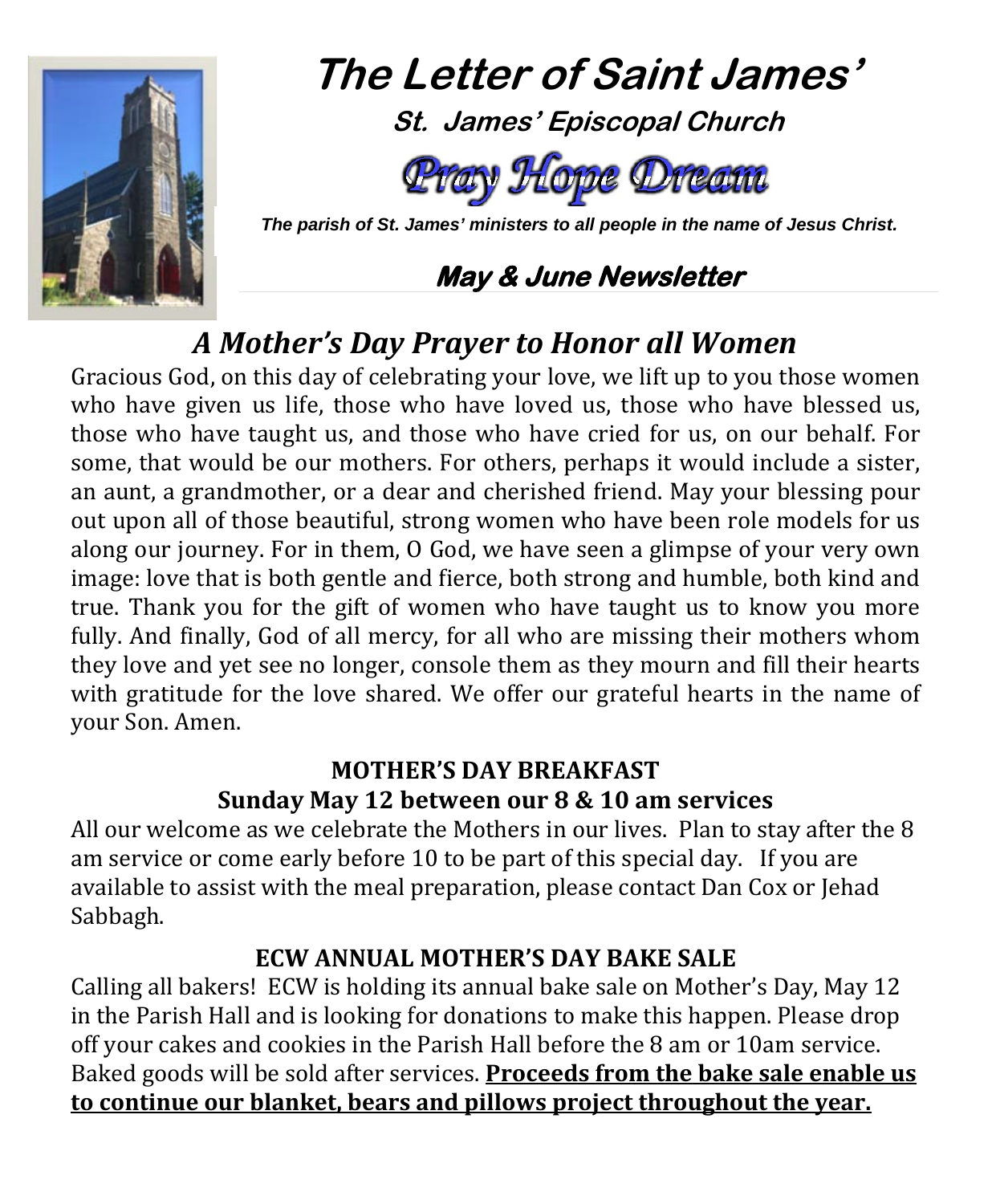# **From your Interim Priest-in-Charge**

What's up with all of this *conversation* going on around Saint James'? Discernment Team focus groups and Financial Feasibility interviews, Laundry Love collaborative planning meetings, buildings and grounds gatherings with energy auditors and a Cooperative Power Alliance, Diocesan Spring Training workshops with 400 Episcopalians around Connecticut *talking with and learning from each other*. The list goes on.



The word "conversation", or dialogue, means simply to engage another in an effort to seek greater understanding. A similar word is "*rapproachment"*, which means in effect: walking side by side. It is a word that epitomizes God's magnificent character, as well as God's actions toward us, and provides a guide for us as well. Former Archbishop of Canterbury, George Carey, once said that "we cannot speak of God unless there is some agreed upon basis upon which the divine reality can be established." And so, we at Saint James' are in the midst of a wonderful conversation as we seek to find that common ground. *What are we looking for in our next Rector?* More importantly, we are seeking to lean into *what is God up to in our midst, and how are we to join in that work?*

How do we learn how to engage in this conversation? As Christians, we gather in community worship to learn how to see God in the world about us. We gather to hear God's words unfold to help us understand that each person who enters into our world of reality is someone God created and loves. Through such learning, we can begin to encounter the "other" as someone who mutually shares God as Creator, Redeemer, and Sustainer. As we strive to simply accept that wonderful reality, then we begin to take the other seriously as a brother or sister in Christ in such a way that our encounter leaves room for Christ's presence to be made known in a new and deeper way.

The struggle with conversation is that if it truly is to be mutual, if the listening to and learning from becomes two-way, then we find ourselves becoming open to the ability to act in a way that brings change. And change is always frightening. But, as we are witnessing, this conversation is also energizing, exciting, uplifting. In walking side by side with each other, we cannot try to call ourselves back to where we were, and we cannot try to call others to where we, individually, are, as beautiful as that place might seem. We must have the courage to walk with each other to a place that none of us has ever seen before. Because, chances are, that is where God will be most present!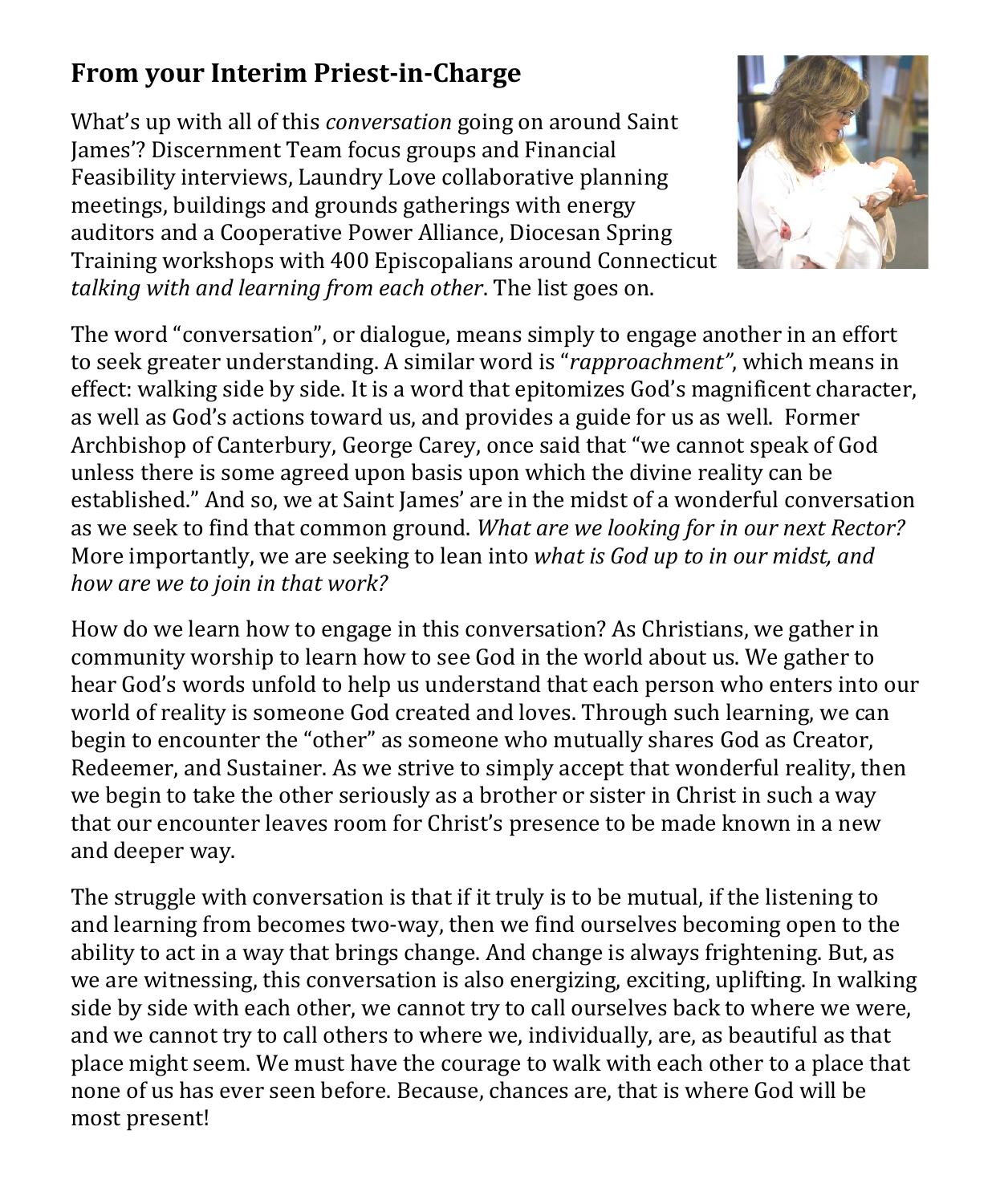#### **The Discernment Team (Part ONE of our Transition team)**

Judy Griemsmann Ernie Harrington Linda Harrison Cheryl Harewood<br>Chris Kuell – **Chair** Iill Kuhn Karen Montecalvo Chris Kuell – **Chair**<br>Donna Tuck **Victoria Woody (Vestry Liaison)** 

We want to hear your thoughts, hopes and dreams that will lead us to our next Rector. Please consider attending one of our Ministry Committee's focus groups in May, even if you are not a member of a committee. These focus group conversations will be held:

- **Sat. May 18**, **10 am** (for ECW).
- **Wed, May 22, 7 pm** (for Mission).

All meetings – with the exception of this Tuesday, see note below – will be in the Parish Hall. And don't worry—if you miss these, there will be larger focus groups after both the 8 and 10 am services on **Sunday, June 16**. Don't miss this opportunity for your voice to be heard.

We request you consider the following questions in preparation:

#### *How is Saint James' doing in meeting your spiritual needs? What do you want as a member of Saint James'? What do you like about Saint James'? What characteristics are you looking for in a new rector? Does Saint James' need a full-time rector?*

Now HERE is where your real theological imagination comes into play:

#### *It's 2022 and our new rector has been with us for three years. Describe our parish's three most exciting, energizing, significant accomplishments. More people and more money CANNOT be on the list.*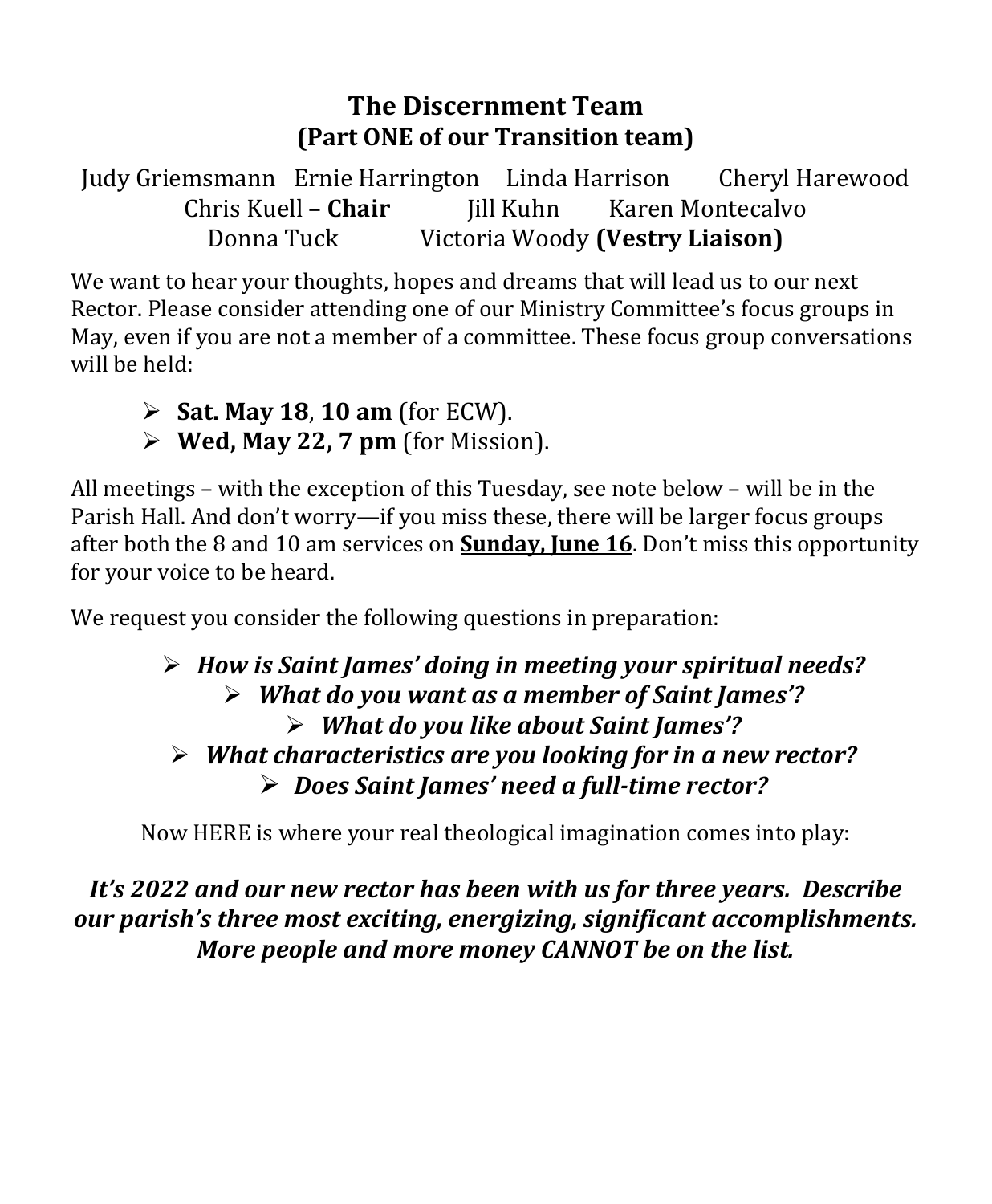# **Laundry Love**

So you've heard about Laundry Love for the past few months and are still curious. You've seen the brochures that explain what it is and how we plan to begin a collaborative effort with 11 other faith communities in the Danbury area. So it's time for an update. Teams have been researching area laundromats and potential clients who are in need of assistance to have clean clothes to wear in order to find/hold jobs or be welcomed by classmates in school. The plan is to begin with a Laundry Love event once a month and see how it develops. More details will follow when we have established a partnership with a laundromat. Each of the participating 12 faith communities has pledged \$100 a month to fund the initiative.

The big question now is: **HOW CAN I HELP?** *Thank you for asking*. There are 4 ways you can help.

- 1. You can donate used sneakers and shoes to an organization known as Got Sneakers. There is a large box in the sanctuary with the label, Got Sneakers on it. For each pair of sneakers or other shoes donated that are in wearable condition (no holes), we will receive \$1.00. Shoes should be tied together to facilitate separating them when they reach their destination. Shoes will be sent to schools and other organizations in developing countries. All sizes are acceptable. So, you can donate, as can your children or grandchildren. **Single shoes are not accepted.**
- 2. You will find on the table at the back of the church, a purple laundry jug with a Laundry Love label on it. We ask that you drop your loose change in it as you enter or leave the church on Sunday. Please feel free to drop in dollar bills or a check (made out to St. James' with a notation **Laundry Love** on it).
- 3. Money donated to the Lenten **Love Offering** boxes will help St. James' start the Laundry Love fund. If you did not pick up a Love Offering box, you may write a check and put it in an envelope and drop it in the offering plate (made out to St. James' with Laundry Love indicated in the notation).
- 4. You may also consider volunteering at some of our Laundry Love events. We are seeking volunteers who will greet our clients and direct them through the laundromat, helping them start the machines once clients have identified which ones they will use and have put their laundry in the machines.

We hope you will pray on these ideas which require little of your time, talent and treasure, but will go a long way in bringing the kingdom of God closer to our neighbors in need of financial assistance, dignity and a friendly neighbor. By sharing what you have, you will be walking *The Way of Love* as you live out our baptismal covenant.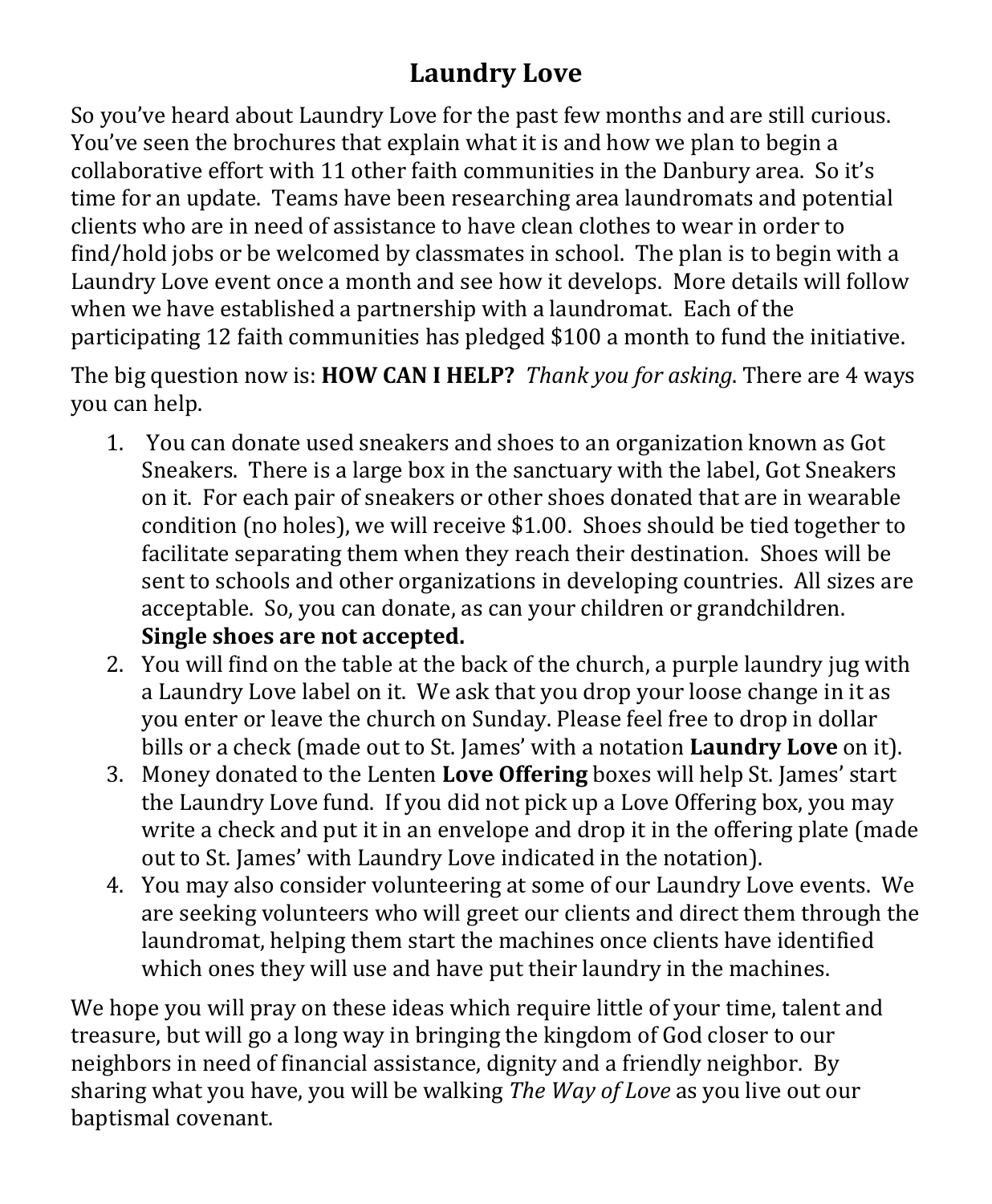# **Worship Committee**

Words are not enough to thank all of those who put their time and talents to aboveand-beyond work and helped create a meantinful Holy Week. Choirs, Acolytes, Chalice Bearers, Ushers, Altar Guild, Lay Readers, and Healing Ministers! We are always looking for those who are interested in participating more actively IN worship and/or on the Worship Committee. Your time and talents are always appreciated.

*Deborah Kaufmann, Chair*

# **Growing in Faith**

We are working to put together a movie night for adults in early June, so keep your eyes peeled for more information. We had a great time at the last one, which was a wonderful uplifting movie called All Saints. I'd highly recommend it.

Monday nights at 6:30 PM we meet in the choir room and have lively discussions about how our Sunday readings impact us today. It's a great way to go beyond the Sunday sermon and really delve in. We use a study process called *dwelling in the word* that anyone can do. All are welcome to come any weeks you want. Each week we start a new discussion.

Lastly, I'd like to explore the idea of a remote study of some kind, perhaps a book. I know that it can be very difficult or even impossible to join a study group at a set time and place, and yet a yearning to be closer to God calls to you and you want to share the journey with people you know. With more and more study being done online, it seems like something worth trying out. If this exploration sounds appealing to you, please contact me a[t todaroj@aol.com.](mailto:todaroj@aol.com)

*Jeanne Todaro, Chair*

# **Hospitality Committee**

The Hospitality Committee is always looking for new members! We try to take the perspective of an outsider looking into St. James'. What about our church is welcoming? What needs improvement? How can we reach out to visitors?

*Here's one idea: Do you have a little time to spare on a beautiful day? Bring your own chair, (refreshments to share are optional) and chat with the people who write on the Prayer Wall. This is a great way to reach out to the community and take advantage of the gift of our downtown location.*

We usually meet on the 4<sup>th</sup> Tuesday of the month at 7 pm in the library. The meeting for May will be rescheduled due to vacation. Stay tuned. Thank you! *Beth Cox, Chair*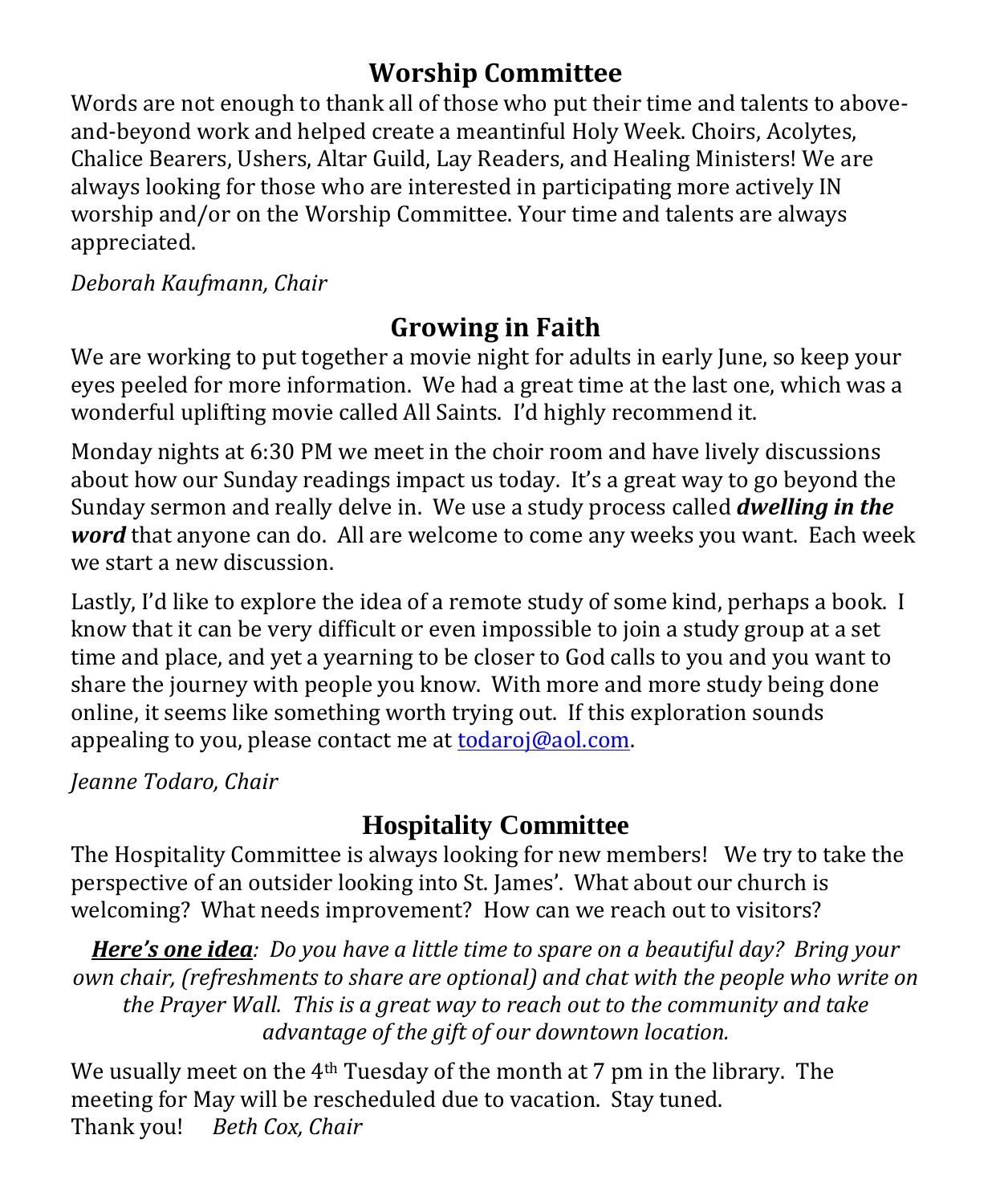# **Religious Education for Children and Youth**

These past four years at St. James' as Director of Religious Education have been truly wonderful and you are all family to me. It is with great sadness that my last day at St. James' will be at the end of the school year on June  $12<sup>th</sup>$ . I made this decision based on the need to spend some extra time with my family, as well as balancing working at an additional workplace.

I would like to thank all of you for your support in me during my time here, especially Rev. Lisa with your guidance and encouragement. I have gotten to know many of you and I have enjoyed so many terrific conversations and visionary ideas from you. No one is an island and without your help, I could not have done what I have done during my time at St. James'.

I have enjoyed my time working with the children and youth at St. James'. I have seen the Pre-Confirmation class become confirmands, then Youth Group members, and then continue on their own journey to college and beyond. These are an amazing group of young adults that are ready to make their mark on the world. I have seen the children grow in leaps and bounds in Godly Play with their knowledge, enthusiasm, and energy as well as see them flourish in the Church School Choristers and Camp Jubilation. They are amazing as well. I am so glad that I got to be a part of their journey here at St. James. Many thanks to the Godly Play parents and doorkeeper assistants for supporting what I do in the classroom.

There are so many people to thank individually and I will be having those conversations during the remainder of my time here. I thank you all from the bottom of my heart and I promise to keep in touch.

*Blessings and Peace- Kerry Santoro*

**Please Join us Sunday June 9 (Penteocost Sunday) to celebrate the many gifts of the Holy Spirit among us, including Kerry's care for our children.**

# **Attention Parents/Children/Youth: Jubilation Camp is on hiatus this summer**

Due to transition and staff needs, we have decided NOT to offer this opportunity this summer. In the meantime, **families with children stay tuned** for opportunities geared to your faith needs!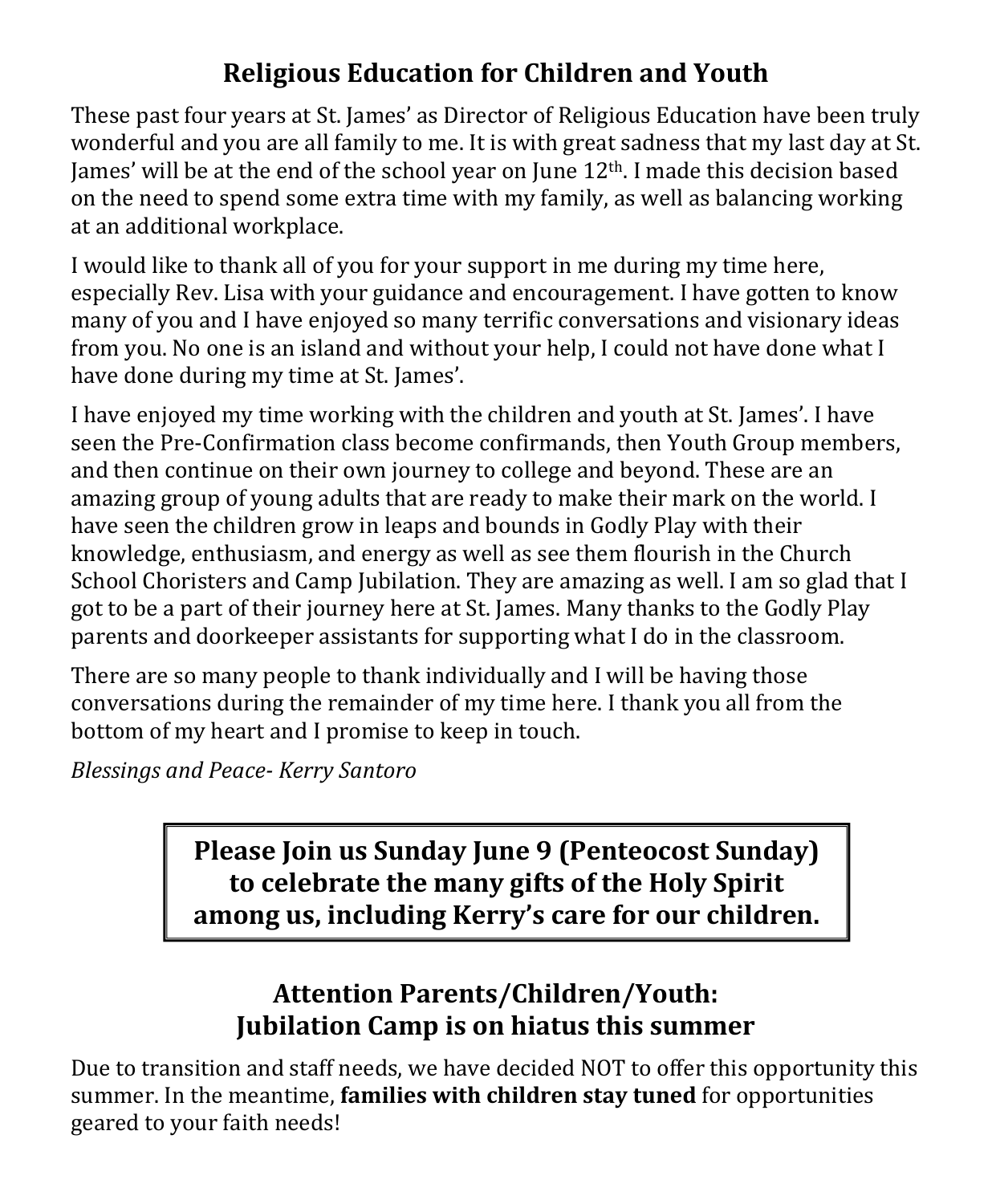# **St. James' Episcopal Church Red Doors Concert Series**

25 West Street Danbury, CT 06810 **Chime In Concert** Saturday, 5/18/19 7:00 PM

The well-known Chime In! Community Handbell Choir from Bethlehem. CT, under the direction of Rick Wood will wow us with their amazing techniques and arrangements of bell music. St. James' Ringers will join them for one or two pieces.

This group offers its audience an opportunity to mingle with the performers and their instruments. The group of 30 ringers was formed more than 20 years ago and perform in multiple venues, including New Haven's International Festival of Arts and Ideas and the Bethlehem Fair. They always welcome new ringers with no experience required. Visit them at ChimeInMusic.org for their



A free will offering will be taken to help fund our Red Doors Series #prayhopedream #saintjamesdanbury



**CHOIR RECOGNITION SUNDAY** will be June 9th. The dedication of our Chancel Choir, St. James' Ringers and Choristers will be highlighted with special music.

**SUMMER PICK-UP FAMILY CHOIR** will begin on Sunday, July 14th. Please come to the choir room at 9:20 for warm-up and to "pick up" an easy anthem or hymn to sing at 10am worship on the same day. This is a great opportunity for those who would like to sing with the choir occasionally but are not able to during the school year. This is also the first year we are trying a family choir. Join us for one, two or more Sundays. Your choice!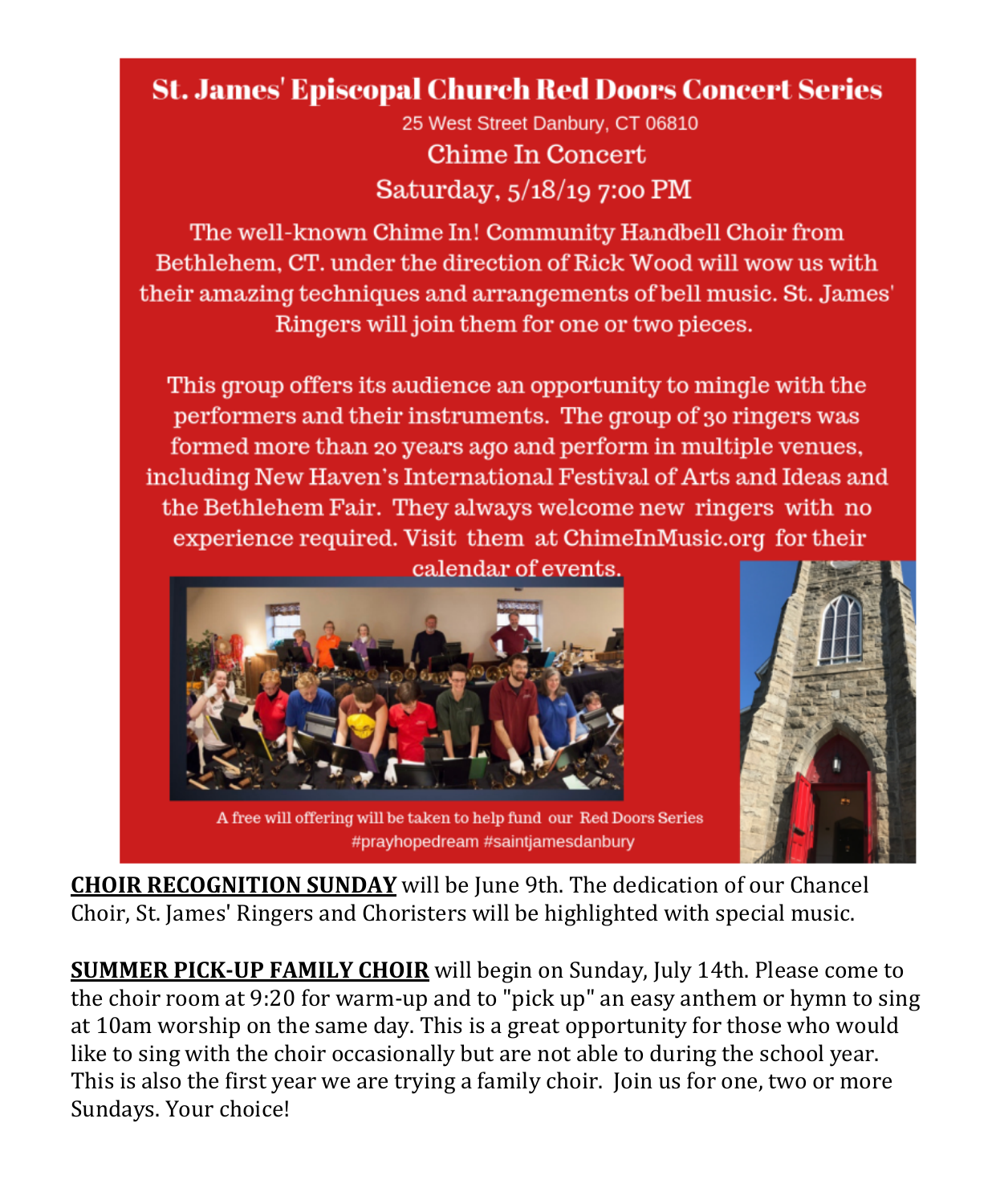

# **Is God Calling YOU to Co-Sponsor Maria de Jesus Roque, Our Student in Honduras?**

The website for the Episcopal Church of Connecticut has a simple and beautiful description of God' Mission, part of which reads: *God co-missions us in baptism to participate in God's mission of restoration and reconciliation.*

We may ask, how do we join God, participating in his mission?

The web site goes on to say, *Wherever, and whenever, the restoring, reconciling love of God in Christ through the Holy Spirit breaks into the world to "make all things new", there is God's mission.*

Here at Saint James' we carry our participation in God's mission to our neighbors, wherever they are found! Some people ask, why support a child in Honduras, when we have problems close at hand? We know how to answer – God himself tells us who to serve, as Psalm 10:14 so beautifully affirms**:** *You, God, see the trouble of the afflicted. You consider their grief and take it in hand. The victims commit themselves to you; you are the helper of the fatherless.*

We are one parish, supporting one child, which we have faithfully accomplished since January 2017. We are swiftly closing the gap on our yearly pledge of \$5400 to support Maria's life at El Hogar, in Honduras. As many of you know, Maria is now 10 years old and has been living at El Hogar since she was six. Maria and her sister Hilda were found wandering through a village in search of their mother, who had left home to get medical care for their baby brother, and was never seen again. God, in his mercy, brought these children to El Hogar, which now provides them with a loving home, an education, and spiritual formation.

We cannot solve all the problems in Honduras, *but we can solve one problem in Honduras*: we can ensure that Maria has our prayers and our financial support for 2019. It is our hope, our prayer, our commitment that Maria grows to live an independent, healthy, safe, productive life in Christ.

*We need \$1000.00 more to meet our commitment for 2019*. All gifts of any size are lovingly received and gratefully accepted*. Speak with God today and ask him what he expects of you.* If God moves you to be part of his mission in this way, make your donation by check to St. James Episcopal Church **and put El Hogar in the memo**. If you have any questions, or would like to be more involved in this ministry, contact Christine DiMeglio (203-730-8884, [Christine.dimeglio@yale.edu\)](mailto:Christine.dimeglio@yale.edu).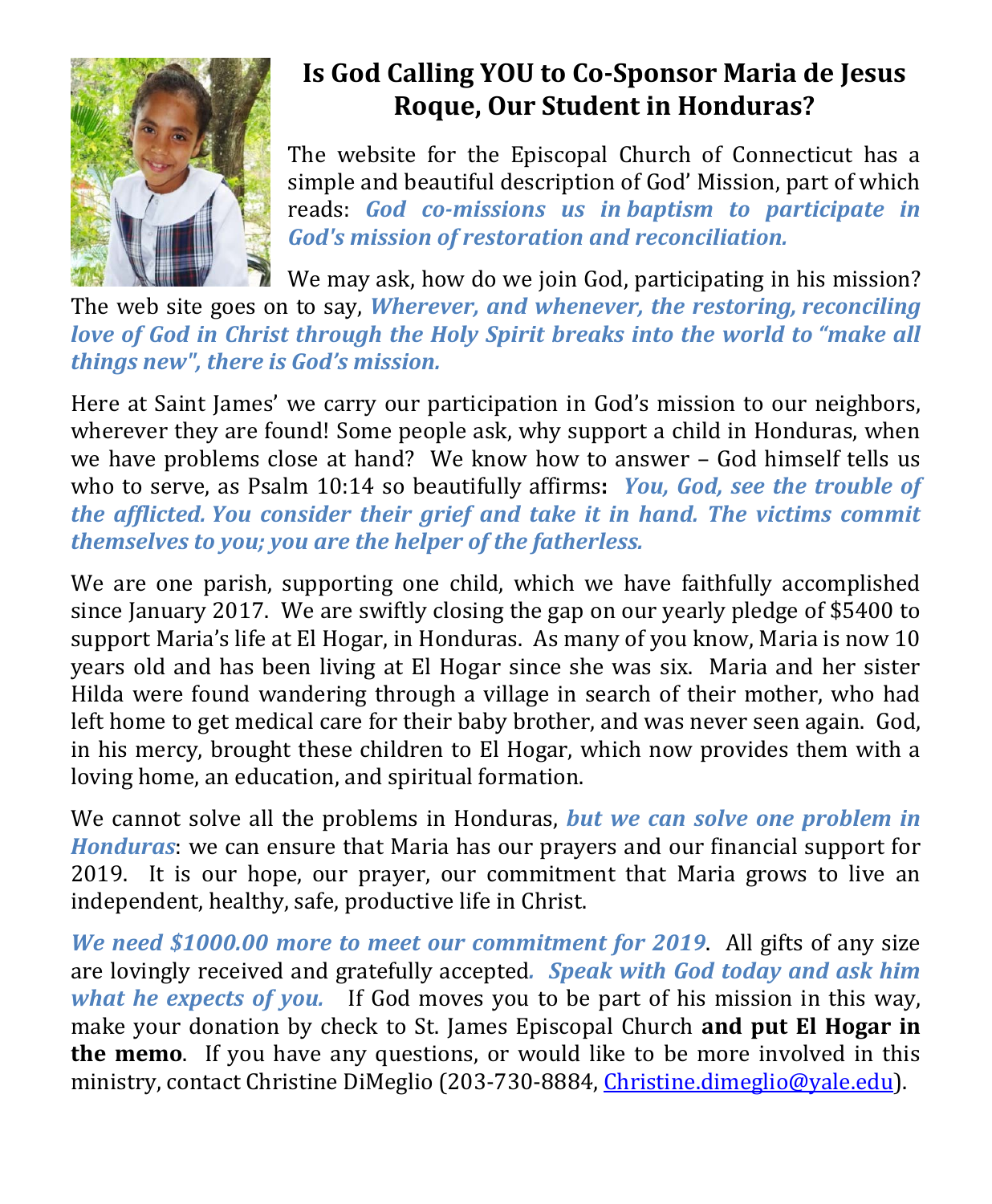## **Rapid Study Financial Feasibility Summary Results Study Overview**

In conjunction with the Episcopal Church in Connecticut's *Joining Jesus* Initiative, that aims to support parishes in more faithfully participating in God's mission, St. James' participated in a Feasibility Study with the assistance of a professional consultant firm. The intent of the study was to evaluate our capacity (readiness) for a financial campaign that would benefit both St. James' and Diocesan initiatives. **Our DEEP thanks to the 29 parishioners who agreed to be interviewed!**

These strategic conversations and the input received enabled us to consider:

- Overall perceptions about St. James'
- Reactions and advice concerning prioritzations of potential projects in the parish and the larger *Joining Jesus* campaign
- The timing and capacity for a proposed financial goal of \$600,000

**Overall Perceptions:** The most commonly cited strengths of St. James' were its welcoming and friendly environment, engaged parishioners and mission and outreahactivities serving the local Danbury community. Concerns noted multiple times were low attendance and the need to attract new members, aging parishioners, and financial stability. Location and parking and the high costs of maintaining the buidings were also mentioned as concerns.

#### **Reactions about prioritizing potential projects**:

When asked what elements should be included in a future capital campaign: Projects prioritized as most/somewhat compelling

Within St. James'

|           | Repurposing spaces                        | 58%/32% respondants - |
|-----------|-------------------------------------------|-----------------------|
|           | Handicap accessibility                    | 80%/20% respondants - |
|           | Energy efficiency of building             | 67%/25% respondants   |
| $\bullet$ | Adding to endowment                       | 44%/38% respondants   |
|           | <b>Mission and Ministries</b>             | 15%/77% respondants   |
|           | Within our Region or larger Diocese       |                       |
|           | Support for Region initiatives            | 58%/25%               |
|           | Camp Washington                           | 47%/40%               |
|           | <b>Christ Church Cathedral</b>            | 25%/25%               |
|           | Intentional Christian Communities 21%/43% |                       |

While the consulting firm concluded that we at St. James' have the capacity to join in a diocesan pilate capital campaign *now,* the Vestry voted to continue the conversation as part of the discernment in calling our next Rector.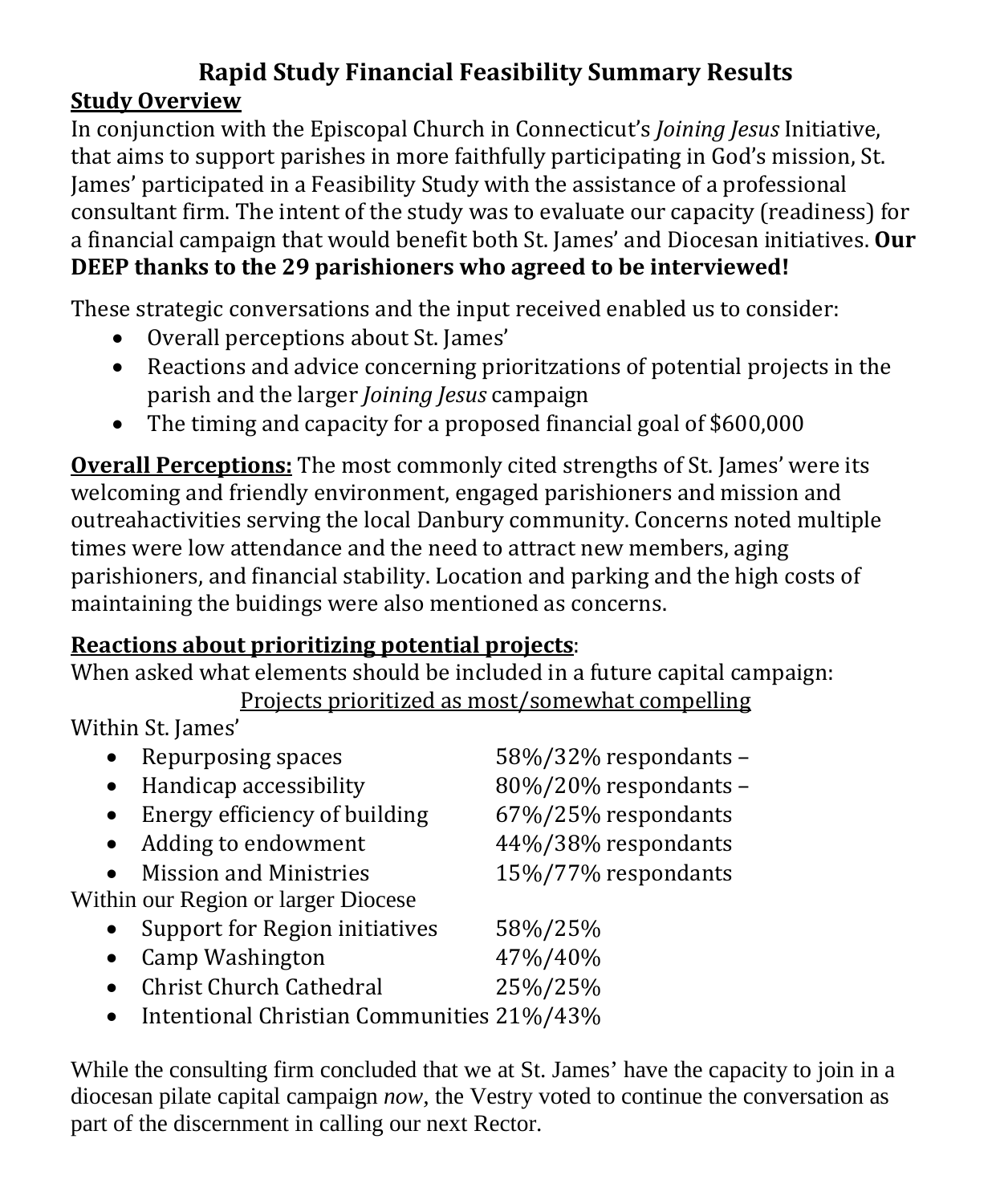#### **St James Vestry Notes 4/16/2019 (***not yet approved***)**

The following were in attendance:

| The following were in accomanice. |               |                |  |
|-----------------------------------|---------------|----------------|--|
| Joe Walkovich                     | Warden        |                |  |
| Janet Brown                       | Warden        |                |  |
| Linda Spaziani                    | Treasurer     |                |  |
| Sandi Nichols                     | Clerk         |                |  |
| Class of 2020                     |               |                |  |
| Suzie Sarkisian                   | Beth Cox      | Victoria Woody |  |
| Class of 2021                     |               |                |  |
| Lyn Meyers                        | Jeanne Todaro | Carolyn Flynn  |  |
| Class of 2022                     |               |                |  |
| Deborah Kaufmann                  | Jehad Sabbagh |                |  |
|                                   |               |                |  |

- **Call to Order -** meeting was called to order
- **Opening prayer –** offered by Janet
- **March Vestry minutes** were approved, 1<sup>st</sup> by Jeanne and 2<sup>nd</sup> by Lyn, all agreed.
- **Dwelling in the Word –** John 13:1-17, 31b-35 was read twice while we listened to words or phrases that caught our imagintion
- **Vigil Sign Up –** It was asked if anyone knew who currently has or the whereabouts of the Vigil Sign Up sheet. After discussion if was thought that Mimi might have it or know where it is.

## • **Transition Update -**

- o Discernment meeting update The team is in the process of conducting the focus groups and are hoping to be done by mid to end of May. This will give them enough time to pull all of the information gathered from these meetings together for the Parish wide church meeting in June. There currently are 8 focus groups. Some questions asked were – Could we post the focus group meeting dates and times up on the website calendar and maybe place in the weekly bulletin? Could/Should we do an interactive sermon in the next few weeks to involve all who are not involved his process?
- **Ongoing Website Review –**
	- o A brief discussion was had about filling out the form for updates/adds/changes to the website please.
- **Committee/Ministries** 
	- o **Property /Building & Ground Update:** Energy Resources (works with Green Bank) has been in twice and will be sending us list of things we can do to better our electrical and heating bills. They also will be providing a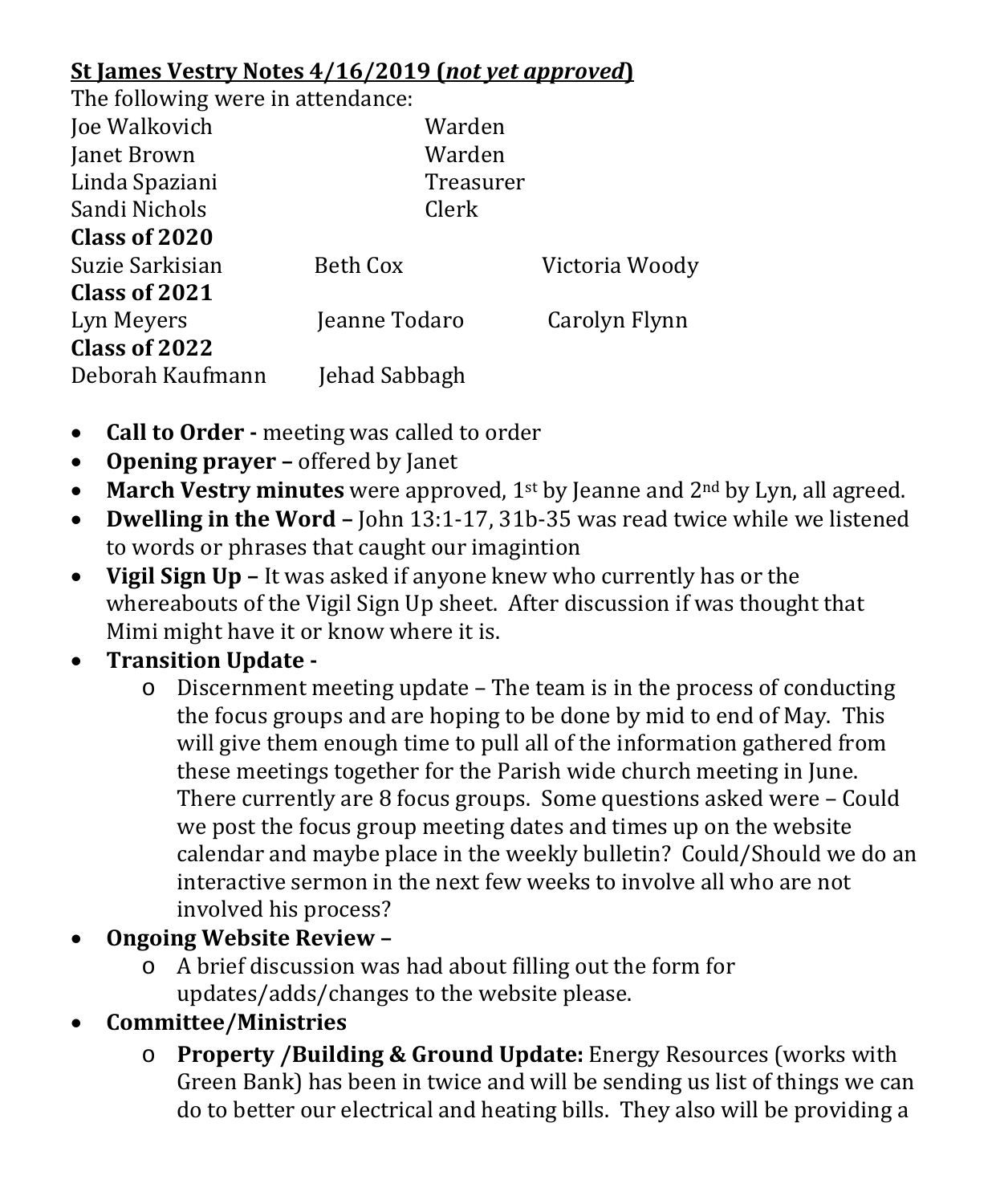quote. We also have another company called Prisma Energy Services coming in to do the same and hopefully by next month we will have both proposals to look at.

- Gary reached out and spoke to Jeff M. and Jeff did compromise and brought down the original bill of \$3400 to \$2500, and so he was paid.
- A & G came out and gave us an estimate of \$6800 to repair the stucco around the chimney and ceilings inside. We are currently looking for other quotes.
- We are looking into the water pipes and leaking radiator issues.
- **There was an issue with the alarm at the Rectory which has been** fixed.
- We are still waiting on The Standing Committee for finalization with the Rectory property line paperwork.
- $\blacksquare$  It was stated that the tenants currently living in the Rectory have not paid the electric paid yet and Joe has reached out once to them already. He will call again to straighten this out.

#### • **Quarterly Finance Report–**

- o Please see attached documents
- $\circ$  A motion was made to accept the Financial Report by Beth and 2<sup>nd</sup> by Jeanne. All approved

#### • **Reflection on Financial Feasibility Rapid Study –**

- o Lisa asked how we felt and what our reactions/feelings about the survey. Comments and discussion followed:
	- They received great feedback
	- They did a good job interviewing people
	- Results seem very conceptual still, at this time
	- **Information provided seemed pretty accurate**
	- Some had mixed feelings regarding starting a Capital Campaign at the moment.
	- Was a great exercise
	- The enthusiasm and willingness to participate from the Parish as a whole was wonderful
- o Results and next steps:
	- So what do we do with this information? Are we really ready for a Capital Campaign?
		- All was discussed and the feelings were: We are not ready at this time to start such an aggressive campaign, but let's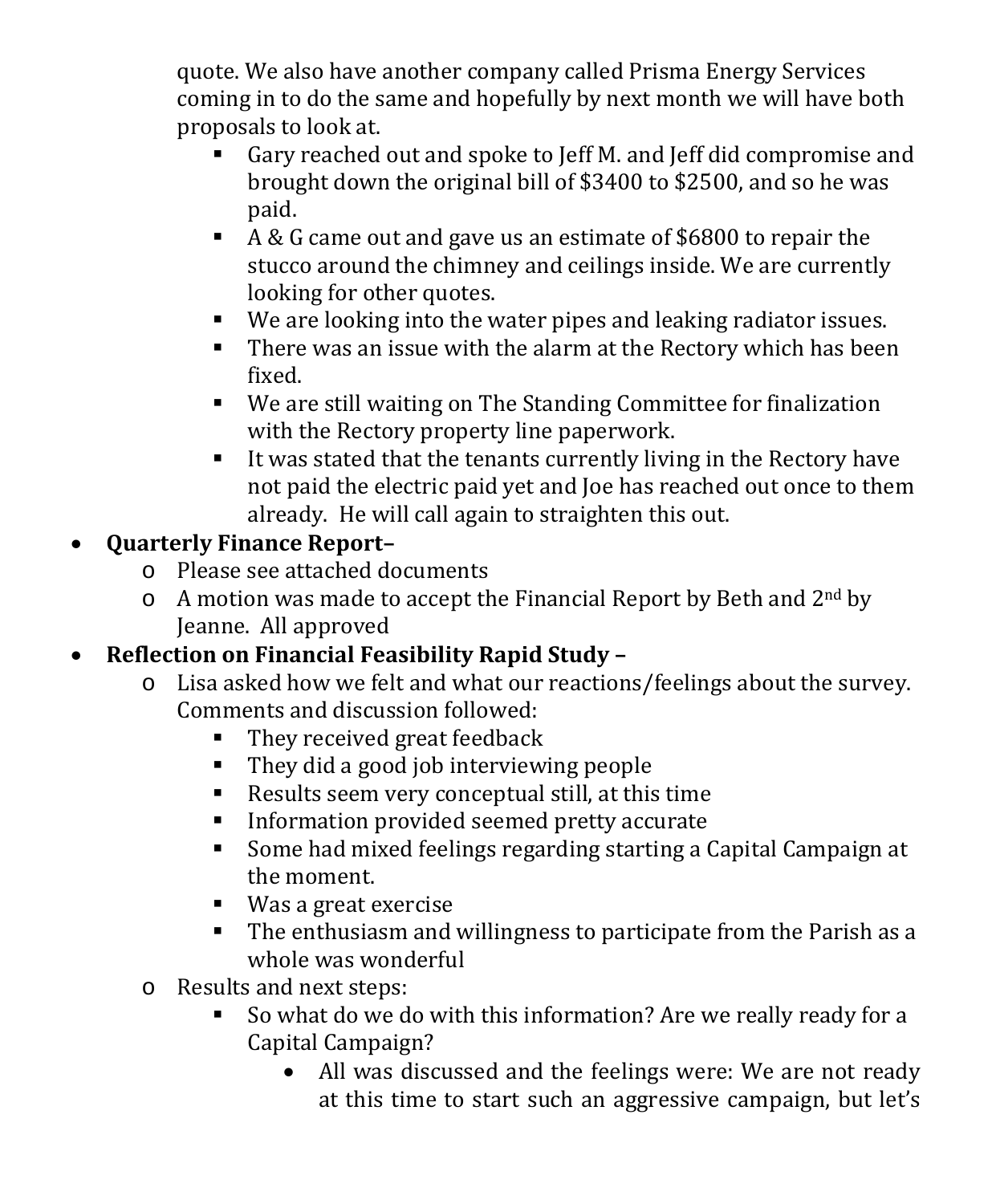keep moving forward so that we do have a plan in place as to what direction we do want to go.

It was stated that we should pull information out of the report and provide feedback from the survey to the Parish to read and see.

# • **Reflection on the Required Training for Churches in Transition –**

o Lisa asked how we felt about the meeting: Our responses were pretty much in agreement. It was a little repetitive from what we have gone through with Lisa and also with Bevan but was very informative also. It was a good meeting and really brought home the feeling to not be afraid to ask questions. (15 members of St. James Parish attended)

#### • **Old Business –**

- o Spring Training reminder is 4/27/19, 9am to 4m.
- o Let's coordinate carpooling. There are others who are going from St. James also so let's reach out to those individuals too.
	- Sandi will be driving up on her own.
- o Lisa gave us all some Spring Training Materials for reflection before and after the meeting.

#### • **New Business –**

- o Carrie has given her notice and will not be returning in the fall to teach our Sunday school class. It was briefly discussed and deiced that we talk more about options in the coming months.
- o Reminder- the May/June Newsletter articles are due by April 25th please.
- $\circ$  The next Vestry meeting will be on May 28<sup>th</sup>, not May 21<sup>st</sup>.
- o Murder Mystery night, scheduled for 5/11/19, would like approval from the Vestry to allow alcohol - byob. A motion was made by Beth and 2nd by Jeanne, all agreed. It was stated that we will supply non-alcoholic drinks for those that do not drink or choose not to.
- o ECW asked if they could do a Bake sale on Mother's Day along with a Mother's Day breakfast - All agreed
- o A discussion was had about creating an Event Readiness Committee. We need to have a group that can first define the steps needed and create a process/steps and maybe some forms, so each event can be a positive/successful event. Part of that would be to define what the committee would be responsible for. We also need to find an effective way to get the word out when we are having an event. A way to invite the community around us to join us.
- **Closing Prayer -** The closing prayer was said by all
- **Meeting adjourned**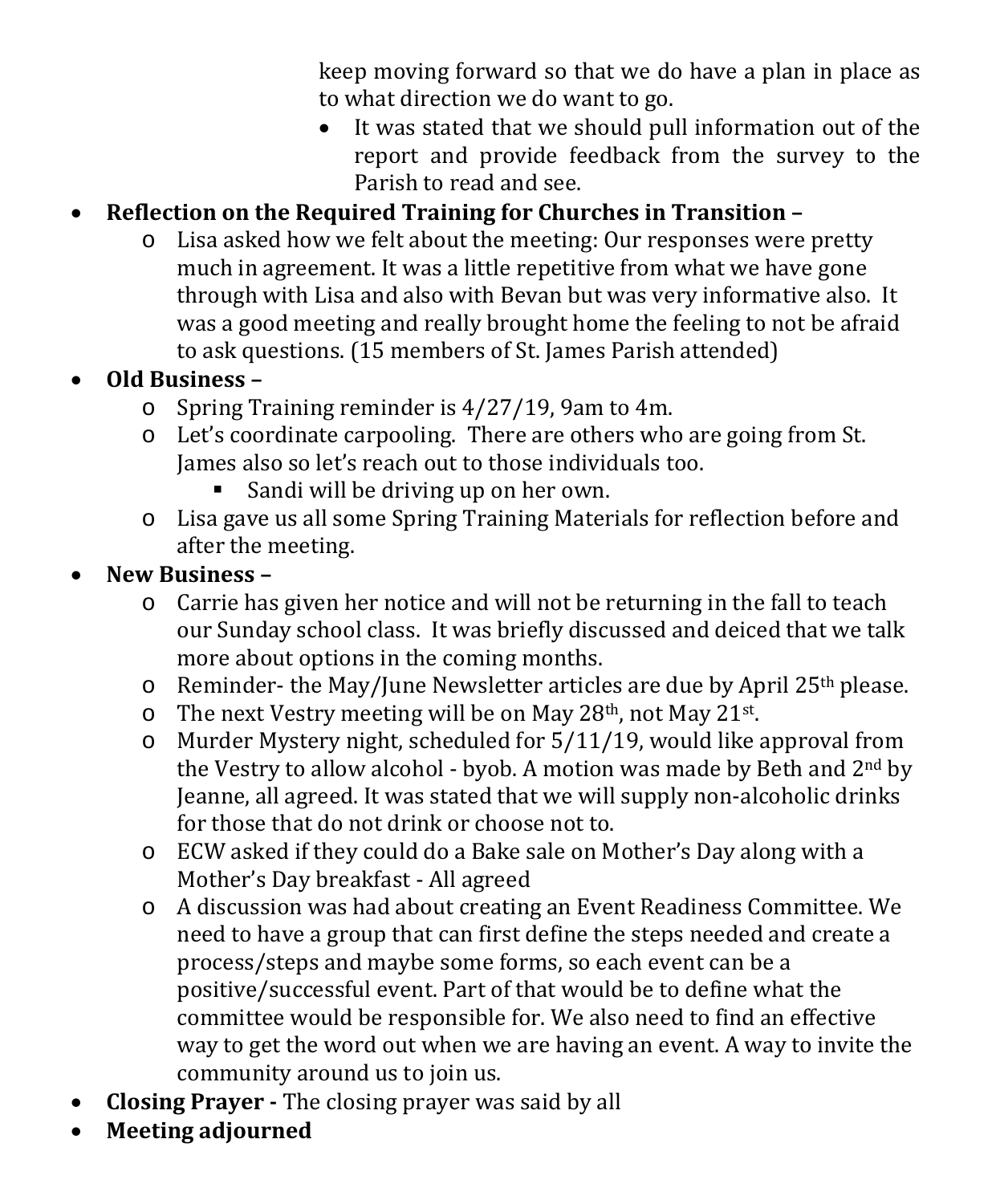## **MAY MISSION**



**Church World Service** (**CWS**) was founded in 1946 and is a cooperative ministry of 37 Christian denominations and communions, providing sustainable self-help, development, disaster relief, and refugee assistance around the world. The CWS mission is to eradicate hunger and poverty and to promote peace and justice at the national and international level through collaboration with partners abroad and in the US.

CWS distributed thousands of blankets around the world in 2018. Your congregation can be part of an even greater response in 2019. You will reach families fleeing their homes, recovering from disaster and more.

> **Look for a Mission Envelope in Your Sunday Bulletin Or mail a check to the Parish Office with CWS Blankets in the memo line**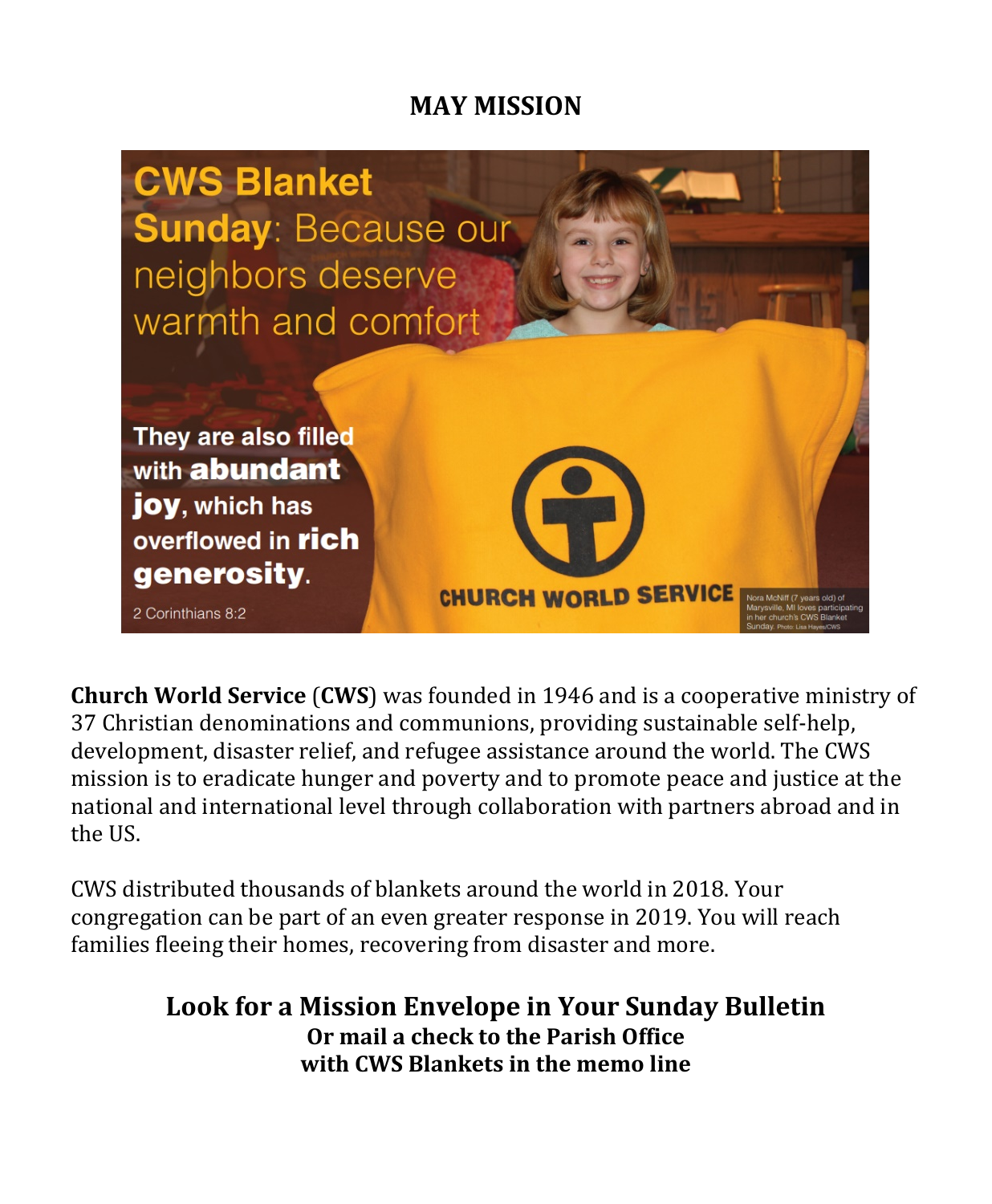# **The ministry of the people of St. James' Episcopal Church is led by the Wardens and Vestry and assisted by the Clergy and Staff.**

#### **Wardens Interim Priest-in-Charge**

Joe Walkovich The Rev. Dr. Lisa D. Hahneman. Tel. Ext. 14 ldhahneman@sbcglobal.net **Treasurer Administrative Assistant and Bookkeeper**

Linda Spaziani Dilsa Quade. Tel. Ext .10 **Clerk** welcome@saintjamesdanbury.org Sandra Nichols **Director of Music**

**Vestry** Joanne F. Archibald. Tel. Ext. 16 [joannearchibald@saintjamesdanbury.org](mailto:joannearchibald@saintjamesdanbury.org) **Director of Religious Education**

> Kerry Santoro. Tel. Ext. 17 [dre@saintjamesdanbury.org](mailto:dre@saintjamesdanbury.org) **Sexton**

Jose Lopez Sanz

Class of 2022 Deborah Kaufmann Jehad Sabbagh Gary Rogers

#### Class of 2020

Beth Cox Susie Sarkisian Victoria Woody

#### Class of 2021

Carolyn Flynn Lyn Meyers Jeanne Todaro

#### **ECCT ConventionDelegates**

Dan Cox & Marion Liberati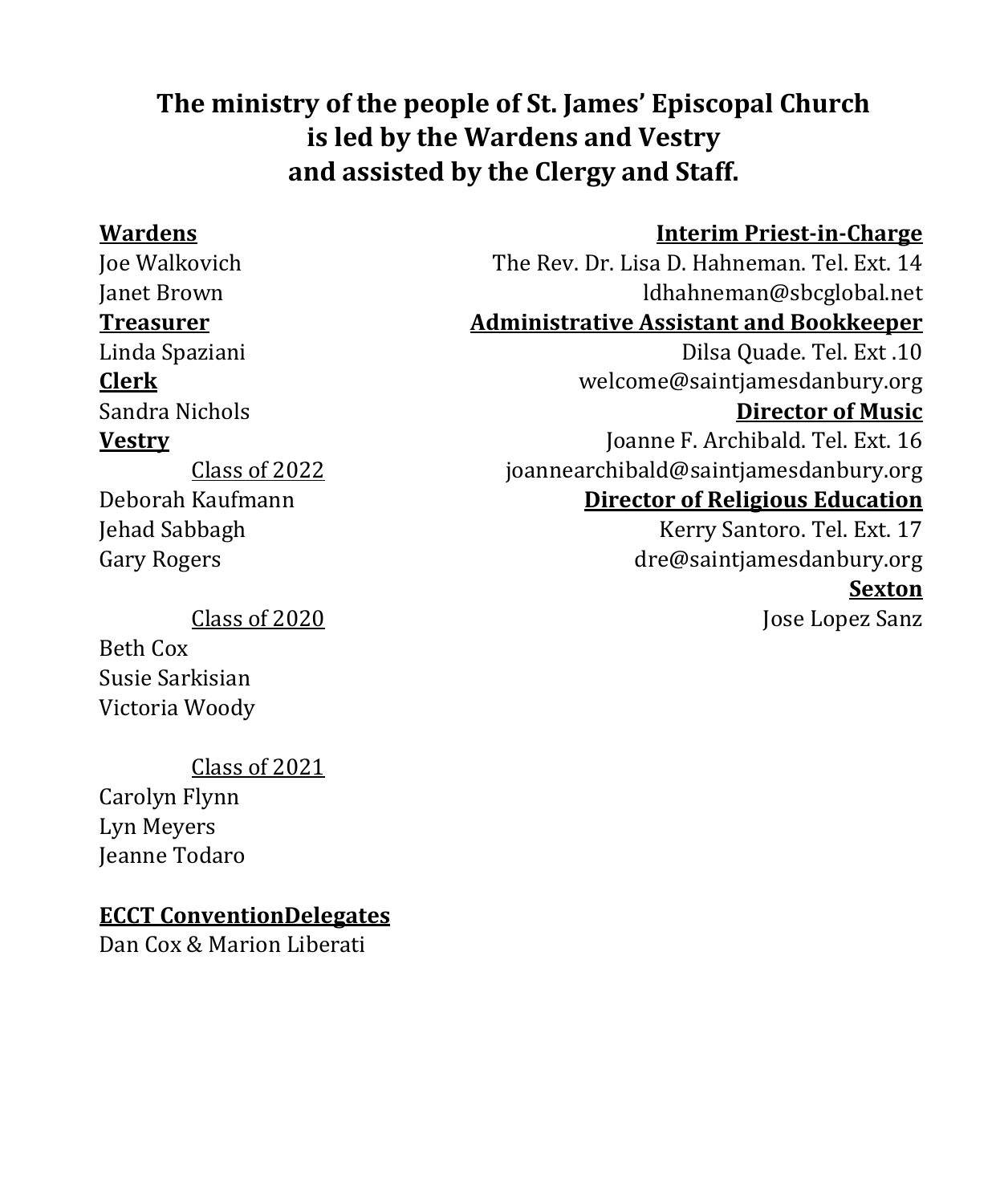#### *PARISH CYCLE OF PRAYER – May & June 2019*



*"I urge that supplications, prayers, intercessions and thanksgivings be made for everyone"*  **I Timothy 2:1**

Each month in our newsletter we include part of our alphabetical listing of the members of our congregation in the Parish Cycle of Prayer. This month you are asked to hold the following members in your prayers:

Wendi McCabe; David & Ingrid McCarthly; Jane McGarry; Ashwin Robin Raj Maria McGowan; John & Loretta McLaughlin; Suzanne McLean Mark Meyer & Family; May Molinaro; Linda Parker; Michelle Cullen Robert & Deborah Mondello & Family; Elise Montanari; Albert & Karen Montecalvo Franklin Moore & Carlos Diaz; George Mosher; Kathleen Mould Dan & Gretchen Mullin; Su Murdock; John & Virginia Murphy; Elizabeth Mussgnug Alexander Nahas; Sandra Nichols & Family; Victoria O'Connor; John O'Hern William Ostrand & Marco Ostrand-Costa; Donald & Maryellen Owens & Family Betsy Pankulis; Andy & Nena Pankulis; Barbara Parks Robert & Patricia Pearson; Julia Pearson; Etura Pierce; Sally Pierce Whitney Pratt-Cote; Richard & Erma Rausch; Richard Rausch & Luciana Correia & Family; Christina Ray & Amy Lionheart; Robert Reynolds Roderick Rigby; Edward & Kathleen Rogers; Gary Rogers; Sally Roscoe; Jill Sousa Barbara Ruiz; Howard Rusk; Jehad & Kathy Sabbagh; Anthony & Victoria Sanches & Family; Leslie Sanford; Ricky Lopez & Family; Mark & Susan Sarkisian & Family Sayers Family; Michael & Toni Scalzo & Family; Duane Schirmer & Vicky Crea-Schirmer & Family; Linda Schmidt-Giannini; Nancy Schofield; Richard Shaboo Michael Shellman; Joanne Siergiej & Family; Connie & Michael Sih; Irene Simonelli Jill Simonelli; Simonelli Family; Elaine Sleath; Calista Smith; Donna Smith Ernest Smith; Kevin & Debbie Smith; Domenic & Linda Spaziani Anthony Spaziani; Leonard & Anita Staib; Kelly Stein; Ann Stephenson; Mark Stirling Loraine Subryan; Sueiro Family; David & Kathi Swanson; Jeremy & Jeanette Rivera Switzer Family;Matthew Talley; James & Susan Tarrant & Family Joan Tarrant & Family; Bill & Laurie-Jean Thalman; Roland Thibodeau Arthur Tuttle; Constance Tyrell; Ann Velazquez Ruiz; Joseph Walkovich Joseph Ward; Janice Webb; Lewis Westfall; Gregg & Kathleen Wilbert Harold Williams; Robert Wirag; Dawn Doty & Justin Doty; Dean Berardo Carnell & Victoria Woody & Family; John & Nora Zahner & Family; Edward Long Jason Anders; Martin & Janis Anderson & Family; Jason & Meghan Flynn & Family Linda Arbitelle; Joanne, Archibald & Family; Richard & Harriet Arthur & Family Battiste Family; Raymond & Karen Beaudry; Harold & Marie McCarthy